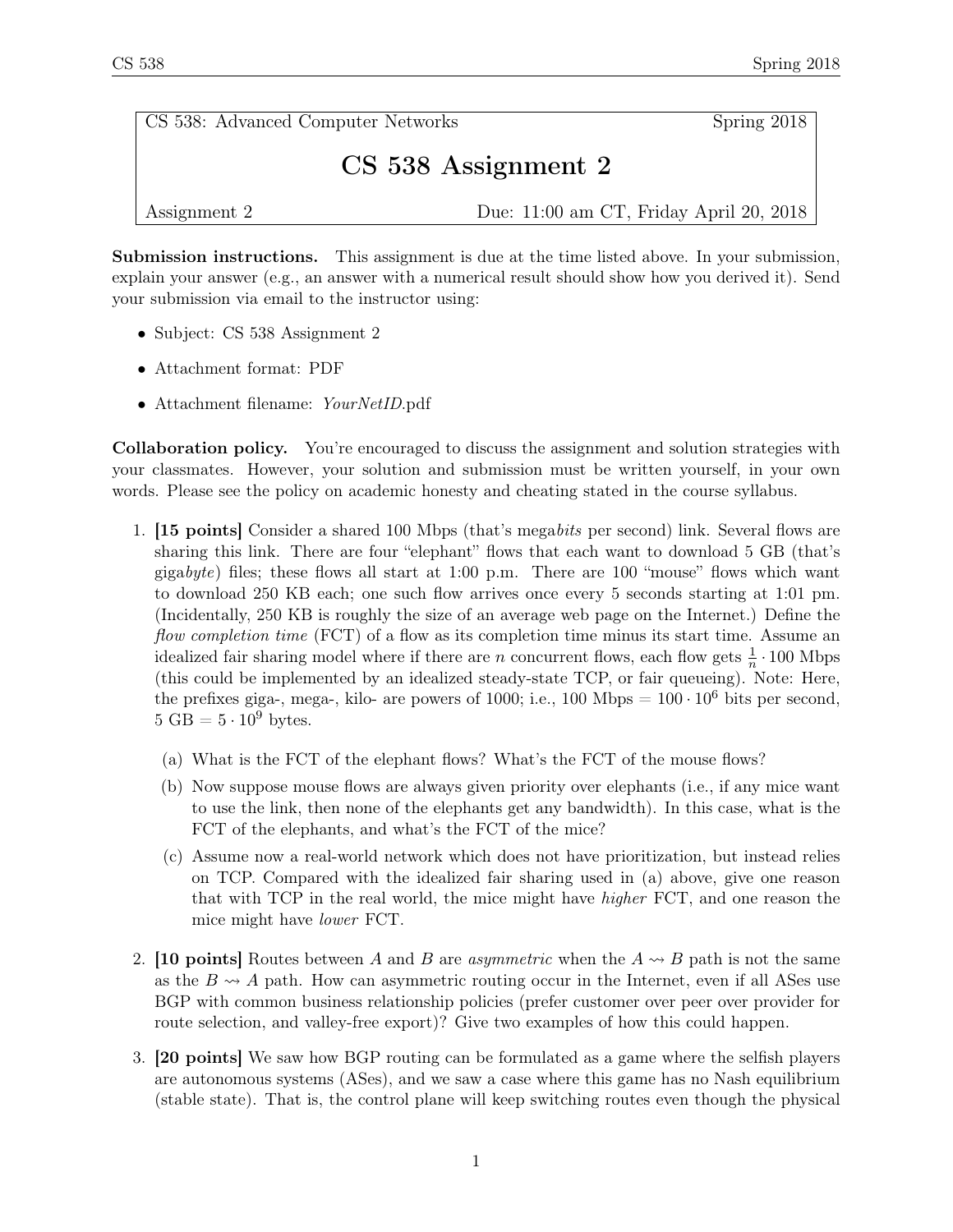network is stable. In this problem, we'll see an example where there are two equilibria, and different sequences of events could lead to one or the other.

Consider the network below:



For simplicity, assume AS 1 is the only destination: it is the only AS that will originate an announcement message. The ASes have provider/customer/peer business relationships as shown. They follow the common route selection and export policies ... except that AS 1 is using AS 2 as a backup provider. This means AS 1 has instructed AS 2 to route to AS 1 via the link  $2 \rightarrow 1$  only when no other path is available. (Incidentally, this is possible with BGP's community attribute.) The effect is that AS 2 prefers to route through AS 3 in order to reach AS 1. Assume that at time 0, no routes have been announced by anyone. Shortly after time 0, AS 1 will begin announcing its IP prefix.

- (a) Describe a sequence of events (BGP announcement messages and path selection decisions) that lead to one stable state.
- (b) Describe a different sequence of events that lead to a different stable state.
- (c) Suppose the network is now stabilized in state (a). A link fails; the BGP routers reconverge; the link recovers; BGP reconverges again; but now the network is in state (b) instead of state (a)! (This problem is sometimes known as a "BGP wedgie" because the system has gotten stuck in a bad state.) What sequence of events causes this story to happen? That is, which link failed, and which messages get sent?
- 4. [20 points] This question deals with the B4 paper which we discussed on February 26.
	- (a) Describe two possible failures and how B4 protects itself from each type of failure.
	- (b) In the original OpenFlow paper, a centralized controller received the first packet of each flow and installed forwarding rules to handle that flow. However, a significant concern for any centralized design is scalability. Describe two features of the B4 SDN design which allow it to scale to a large number of network devices and flows.
- 5. [20 points] Suppose we build a cluster with a fat tree topology using 24-port switches, following the topology design of the Al-Fares paper (discussed April 4).
	- (a) How many distinct end-to-end shortest paths are there in the physical topology between a source server A and a destination server B in a different pod? (Here, shortest paths are those that have the minimum number of switches along the path. This question concerns the physical topology, not routing or forwarding.)